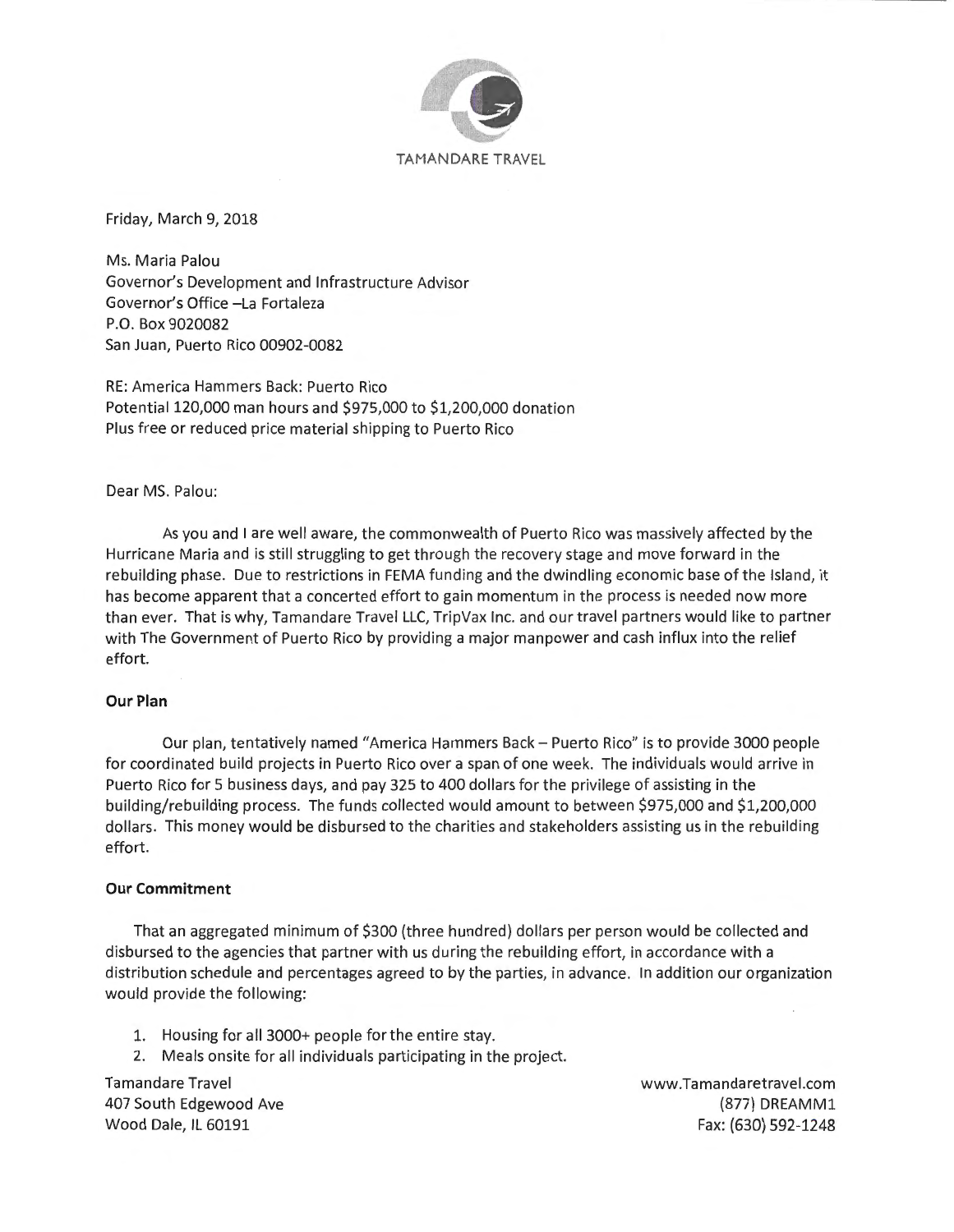

### TAMANDARE TRAVEL

- 3. Free or highly reduced costs for shipping of materials necessary for the building projects. (as long as they can be accommodated on our chartered ship).
- 4. Meeting space for planning and logistics for the groups while we are on the island and the night before in Miami.
- 5. Coordination of the travel into and out of Puerto Rico for our volunteers. (not for transportation to job sites or within Puerto Rico).
- 6. National exposure through press releases and social media releases.

# **What this could mean for Puerto Rico in our estimation:**

- 1. An influx of up to \$1,200,000 dollars into the hurricane relieffund.
- 2. The Funds could be leveraged by the stakeholders or partnering agencies to entice current donors to do a matching campaign that could make a significant financial difference.
- 3. Ability to draw new positive media and public relations attention to the Island and its rebuilding efforts.
- 4. New funding sources and new donors that could be leveraged to assist in other fund raising or local initiatives in the future.
- 5. Recognition for the largest volunteer effort in Puerto Rico for an extended 5 day period of time.
- 6. Reduction in staff time necessary to coordinate the arrival of volunteers and to find accommodations etc. for the volunteers.
- 7. A new partner that Puerto Rico could work with in reducing transportation costs and increase the impact of its dollars within the Commonwealth.

# Puerto Rico's Government requested commitment from our team.

- 1. Personnel to coordinate the projects for our volunteers to work on with agreed upon partners.
- 2. All permits and other legal requirements issued or met with fees and costs waived.
- 3. All logistics necessary to get the project completed . (movement of materials, volunteers, tools, etc).
- 4. Handle all other elements necessary to completion of the projects as designated and agreed to by all stakeholders necessary to the successful completion of projects agreed to by the parties.
- 5. The right to promote, advertise, discuss, place in a website, or otherwise communicate that the project is being done in concert with Tamandare Travel LLC, TripVax Inc. and all other stakeholders as agreed between the parties.
- 6. The right to the use of logo's and other intellectual property commensurate with the overall projects goals as agreed to by Tamandare Travel LLC, TripVax Inc. , the Government of Puerto Rico and any other requisite stakeholders or contracting parties necessary for a successful conclusion of the project.

Tamandare Travel 407 South Edgewood Ave Wood Dale, IL 60191

www.Tamandaretravel.com (877) DREAMM1 Fax: (630) 592-1248